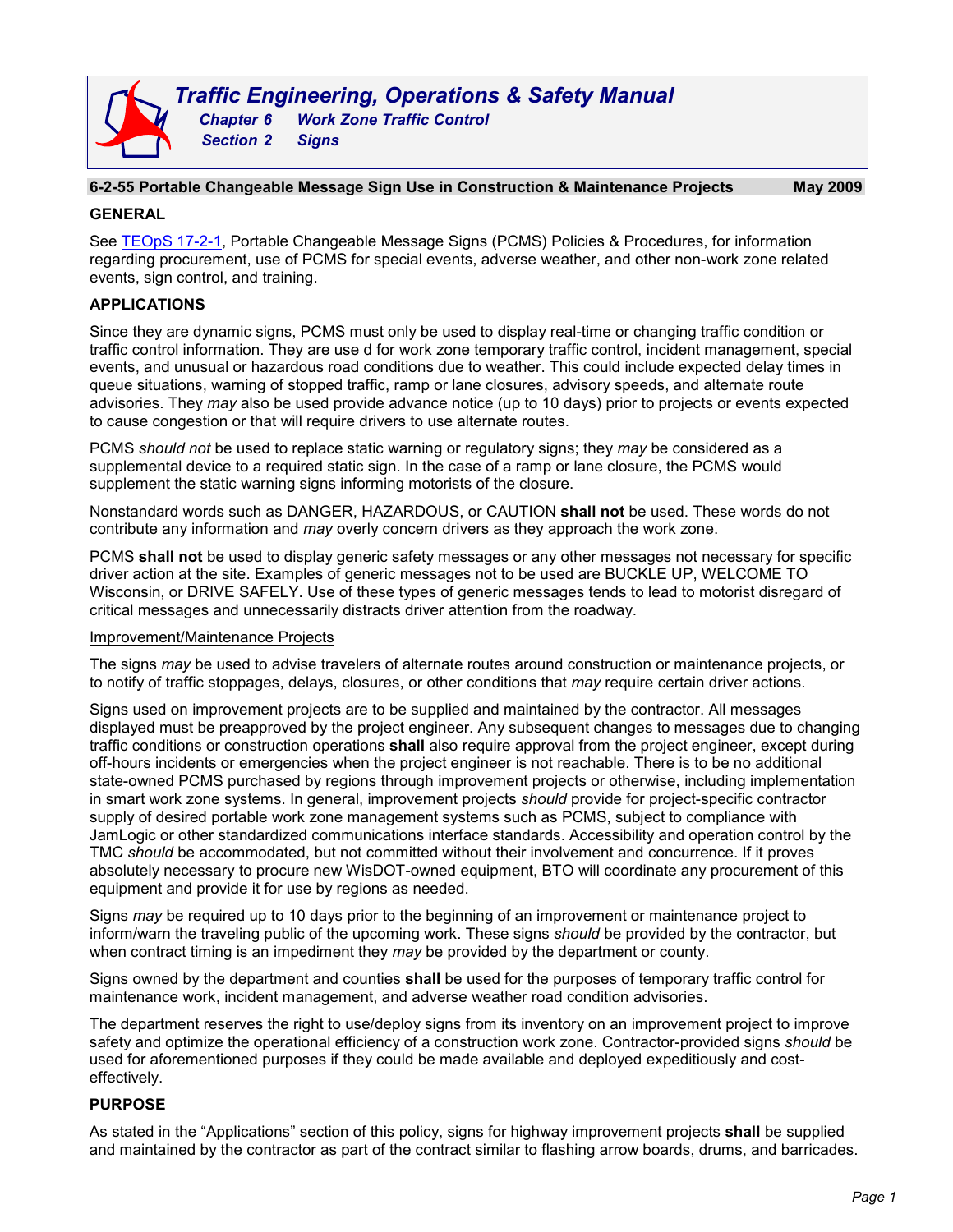The department would not assume any ownership of these signs.

See [TEOpS 17-2-1](http://wisconsindot.gov/dtsdManuals/traffic-ops/manuals-and-standards/teops/17-02.pdf) for provisions on the purchase of PCMS for highway maintenance work and other uses.

#### **MAINTENANCE**

A memorandum of understanding (MOU) **shall** be developed for any county highway department operating state-owned PCMS on the state highway system. A sample MOU is included in [TEOpS 17-2-1.](http://wisconsindot.gov/dtsdManuals/traffic-ops/manuals-and-standards/teops/17-02.pdf)

For state- or county-supplied signs, arrangements *should* be made using state or county forces to maintain the signs while in use. For newly purchased signs, a warranty period is usually provided, requiring the supplier to repair any failures or breakdowns of the sign. When the county performs maintenance work on state-owned signs, charge project number 00XX-01-07 (non-interstate) or 00XX-01-08 (interstate), activity code 032. When the county provides county-owned PCMS, all maintenance responsibility rests with the county and is covered under the rental rate.

On an improvement contract, the maintenance is included in the changeable message sign bid item in the contract (Item 643.1050.S, Standard Special Provision 643-050). The contractor would be required to check the sign at regular intervals.

# **PCMS Usage**

For PCMS placed on the STH, the PCMS **shall** either be:

- 1. Owned and placed by WisDOT
- 2. Owned and placed by contractors under contract with WisDOT
- 3. Owned, rented, or borrowed and placed by county highway departments under contract or permit with WisDOT.

County sheriff's departments and other local agencies **shall** work with the county highway departments to place the signs and display proper messages consistent with WisDOT policy. This includes any PCMS purchased by a county sheriff's department and other local agencies through funds received from the Bureau of Transportation Safety (BOTS).

#### **ACCEPTABLE MESSAGES FOR WORK ZONES**

The signs are generally capable of sequencing up to six frames. However, for driver comprehension, messages **shall** be limited to one or two frames (see MUTCD Section [6F.55\)](http://wisconsindot.gov/dtsdManuals/traffic-ops/manuals-and-standards/mutcd-ch06.pdf). Blank or other filler frames between the two frames of text **shall not** be used. It is desirable for the driver to be able to read the entire message sequence twice as they pass by the sign. For an interstate highway application, the total viewing time is about seven seconds. Each frame is usually displayed for 2,0 seconds or less. Using more than two frames makes it difficult for drivers to read the entire message sequence twice. Do not flash any part of a message.

It is recommended that the first frame describe the traffic condition or problem ahead, which the motorist *may* encounter. The second frame would be used to advise the driver of an appropriate action. Examples are:

| <b>LEFT</b>   |
|---------------|
| LANE          |
| <b>CLOSED</b> |
| <b>NEXT</b>   |
| 3             |
| <b>MILES</b>  |
| <b>USE</b>    |
| <b>EXIT</b>   |
| #394          |
|               |

See the message list that follows for more examples.

When the State Patrol will be operating the signs for a specific project, a set of message guidelines *should* be prepared for use by the operators. This will provide consistency in the messages being displayed while various shifts of operators or troopers are working on the project.

#### **PROBLEM/DISTANCE**

| $\sim$<br>¬∟∟      | $\ddot{\phantom{0}}$<br>۸NF<br>. <u>.</u> | $\cdots$<br>. .<br>A ALC<br>'INL |          | VOT    |  |
|--------------------|-------------------------------------------|----------------------------------|----------|--------|--|
| . ANF <sup>-</sup> | . <del>.</del>                            | ∕ ADM<br>M                       | αNι<br>. | $\sim$ |  |
|                    |                                           |                                  |          |        |  |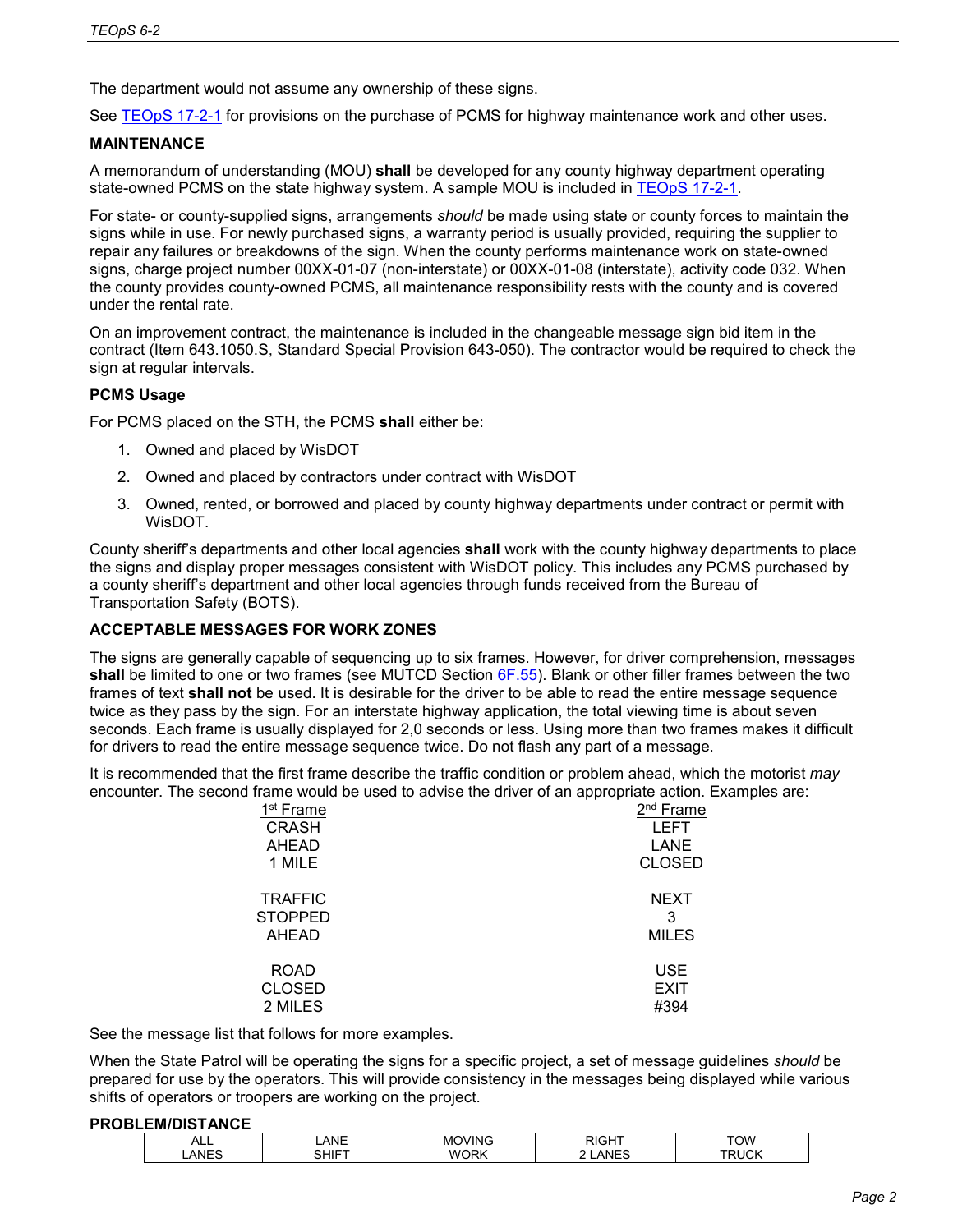| <b>BLOCKED</b>                        |                                                 | <b>ZONE</b>                                  | <b>CLOSED</b>                                    | <b>AHEAD</b>                           |
|---------------------------------------|-------------------------------------------------|----------------------------------------------|--------------------------------------------------|----------------------------------------|
| <b>BRIDGE</b><br><b>CLOSED</b>        | <b>LEFT</b><br>LANE<br><b>CLOSED</b>            | <b>NEXT</b><br><b>EXIT</b><br><b>CLOSED</b>  | <b>RIGHT</b><br>LANE<br><b>NARROWS</b>           | <b>TRUCK</b><br><b>CROSSING</b>        |
| <b>CENTER</b><br>I ANF<br>CLOSED      | <b>LEFT</b><br>LANE<br><b>NARROWS</b>           | <b>NO</b><br><b>OVERSIZE</b><br><b>LOADS</b> | <b>RIGHT</b><br><b>SHOULDER</b><br><b>CLOSED</b> | <b>TRUCKS</b><br><b>ENTERING</b>       |
| <b>COLBY</b><br><b>ROAD</b><br>CLOSED | <b>LEFT</b><br>2 I ANFS<br><b>CLOSED</b>        | NO.<br><b>SHOULDER</b>                       | <b>ROAD</b><br><b>CLOSED</b>                     | <b>UNEVEN</b><br>LANES                 |
| <b>DEBRIS</b><br>AHEAD                | <b>LEFT</b><br><b>SHOULDER</b><br><b>CLOSED</b> | <b>ONE</b><br>LANE<br><b>BRIDGE</b>          | <b>ROAD</b><br><b>CLOSED</b><br>6 MILES          | <b>WET</b><br><b>PAINT</b>             |
| <b>DELAYS</b>                         | <b>LOOSE</b><br><b>GRAVEL</b>                   | <b>ONE-WAY</b><br><b>TRAFFIC</b><br>AHEAD    | <b>ROAD</b><br><b>WORK</b>                       | <b>WORK</b><br><b>ZONE</b><br>12 MILES |
| <b>EXIT 45</b><br><b>CLOSED</b>       | LOW<br><b>SHOULDER</b>                          | <b>PAVEMENT</b><br><b>BUMPS</b>              | <b>ROAD</b><br><b>WORK</b><br><b>TOMORROW</b>    | <b>SINGLE</b><br>LANE                  |
| <b>FLAGGER</b><br>2 MILES             | MAJOR.<br><b>DELAYS</b>                         | <b>RAMP</b><br><b>CLOSED</b>                 | <b>ROAD</b><br><b>WORK</b><br>4 MILES            | <b>SOFT</b><br><b>SHOULDER</b>         |
| <b>FREEWAY</b><br><b>CLOSED</b>       | <b>MEDIAN</b><br><b>WORK</b><br>5 MILES         | <b>RIGHT</b><br>LANE<br><b>CLOSED</b>        | <b>SHOULDER</b><br><b>BLOCKED</b>                | <b>LANES</b><br><b>NARROW</b>          |

# **ACTION**

| <b>ALL</b><br><b>TRAFFIC</b><br><b>EXIT RT</b> | <b>STAY</b><br><b>ON</b><br><b>US 45</b>      | <b>ALT</b><br><b>ROUTE</b><br><b>EXIT 25</b> | <b>AVOID</b><br><b>DELAYS</b><br><b>USE US 53</b> | <b>STOP</b><br>AHEAD                |
|------------------------------------------------|-----------------------------------------------|----------------------------------------------|---------------------------------------------------|-------------------------------------|
| <b>STOP</b><br>5 MILES                         | <b>BEST</b><br><b>ROUTE</b><br><b>TO I-94</b> | <b>TUNE</b><br><b>RADIO</b><br>1510 AM       | <b>DETOUR</b><br>2 MILES                          | <b>USE</b><br><b>CENTER</b><br>LANE |
| DO NOT<br><b>PASS</b>                          | <b>USE</b><br><b>COLBY</b><br><b>ROAD</b>     | <b>FOLLOW</b><br><b>ALT ROUTE</b>            | <b>USE</b><br><b>DETOUR</b><br><b>ROUTE</b>       | <b>FOLLOW</b><br><b>DETOUR</b>      |
| USE LEFT<br>LANE                               | <b>FOLLOW</b><br><b>SIGNS</b>                 | <b>USE</b><br><b>NEXT</b><br><b>EXIT</b>     | <b>MERGE</b><br><b>RIGHT</b><br>2 MILES           | <b>USE</b><br><b>RIGHT</b><br>LANE  |
| ONE-WAY<br><b>TRAFFIC</b>                      | <b>WATCH</b><br><b>FOR</b><br><b>FLAGGER</b>  | <b>PASS</b><br>TO<br>LEFT                    | <b>PASS</b><br>TO<br><b>RIGHT</b>                 | <b>STAY</b><br>IN<br>LANE           |

# **MESSAGE EXAMPLES**

| <b>EVENT</b>          | <b>PANEL 1</b>                  | <b>PANEL 2</b>  |
|-----------------------|---------------------------------|-----------------|
|                       | <b>RIGHT</b>                    | <b>AHEAD</b>    |
| <b>Blocked</b>        | 2 LANES                         | x               |
|                       | <b>CLOSED</b>                   | <b>MILES</b>    |
|                       | N I-39                          |                 |
| Center                | <b>TRAF USE</b>                 |                 |
|                       | <b>CNTRLN</b><br>(USE 2 PHASES) |                 |
|                       |                                 |                 |
| Commercial            | <b>OVERSIZE</b>                 | <b>USE</b>      |
|                       | <b>TRUCKS</b>                   | <b>EXIT 120</b> |
|                       | <b>WORK</b>                     |                 |
|                       | <b>NEXT</b>                     |                 |
| Construction          | 7 MILES                         |                 |
|                       | <b>CONCRETE</b>                 | LANE            |
|                       | <b>CURING</b>                   | <b>REOPENS</b>  |
|                       |                                 | July 24         |
| <b>Fntrance</b>       | <b>TRUCK</b><br><b>FNT</b>      |                 |
|                       | AHEAD                           |                 |
|                       | $I-90$                          | <b>DETOUR</b>   |
| <b>Freeway Closed</b> | <b>CLOSED</b>                   | <b>EXIT 10</b>  |
|                       |                                 |                 |
|                       | <b>TUNE</b>                     | <b>FOR</b>      |
| Traffic Information   | <b>TO</b>                       | <b>TRAFFIC</b>  |
|                       | 1240 AM                         | <b>INFO</b>     |
|                       | <b>MAINT</b>                    |                 |
| Maintenance           | <b>WORK ON</b>                  |                 |
|                       | <b>BRIDGE</b>                   |                 |